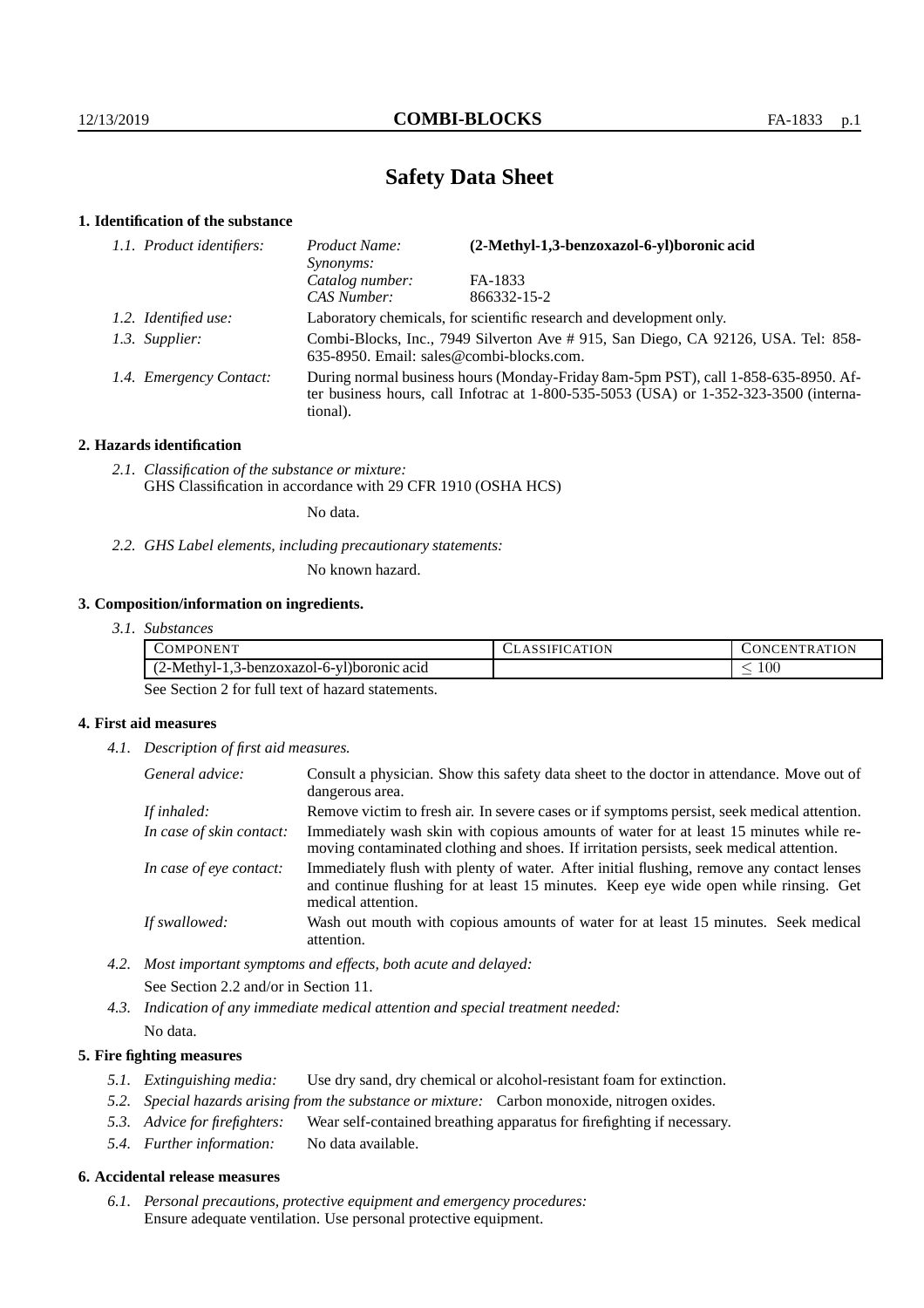| 6.2. Environmental precautions:                                                                                                                                                                                                                                     |                                                                                                                                                                                                                                                                                                                        |  |  |  |
|---------------------------------------------------------------------------------------------------------------------------------------------------------------------------------------------------------------------------------------------------------------------|------------------------------------------------------------------------------------------------------------------------------------------------------------------------------------------------------------------------------------------------------------------------------------------------------------------------|--|--|--|
| Should not be released into the environment. See Section 12 for additional ecological information.                                                                                                                                                                  |                                                                                                                                                                                                                                                                                                                        |  |  |  |
|                                                                                                                                                                                                                                                                     | 6.3. Methods and materials for containment and cleaning up:                                                                                                                                                                                                                                                            |  |  |  |
| Sweep up or vacuum up spillage and collect in suitable container for disposal.                                                                                                                                                                                      |                                                                                                                                                                                                                                                                                                                        |  |  |  |
| 6.4. Reference to other sections:                                                                                                                                                                                                                                   |                                                                                                                                                                                                                                                                                                                        |  |  |  |
|                                                                                                                                                                                                                                                                     | Refer to protective measures listed in Sections 8 and 13.                                                                                                                                                                                                                                                              |  |  |  |
| 7. Handling and storage                                                                                                                                                                                                                                             |                                                                                                                                                                                                                                                                                                                        |  |  |  |
|                                                                                                                                                                                                                                                                     | 7.1. Precautions for safe handling: Avoid contact with skin and eyes. Avoid inhalation of vapour or mist. Keep away<br>from sources of ignition - No smoking. Take measures to prevent the build up of electro-<br>static charge. For precautions see section 2.2.                                                     |  |  |  |
| 7.2. Conditions for safe storage, including any incompatibilities: Store under $-20^{\circ}$ C. Keep container tightly closed in<br>a dry and well-ventilated place. Containers which are opened must be carefully resealed<br>and kept upright to prevent leakage. |                                                                                                                                                                                                                                                                                                                        |  |  |  |
| 7.3. Specific end use(s):                                                                                                                                                                                                                                           | Laboratory chemicals, for scientific research and development only.                                                                                                                                                                                                                                                    |  |  |  |
| 8. Exposure Controls / Personal protection                                                                                                                                                                                                                          |                                                                                                                                                                                                                                                                                                                        |  |  |  |
| 8.1. Control parameters:                                                                                                                                                                                                                                            |                                                                                                                                                                                                                                                                                                                        |  |  |  |
|                                                                                                                                                                                                                                                                     | Components with workplace control parameters: Contains no substances with occupational exposure limit values.                                                                                                                                                                                                          |  |  |  |
| 8.2. Exposure controls:                                                                                                                                                                                                                                             |                                                                                                                                                                                                                                                                                                                        |  |  |  |
| Appropriate engineering controls: Ensure that eyewash stations and safety showers are close to the workstation<br>location. Ensure adequate ventilation, especially in confined areas.                                                                              |                                                                                                                                                                                                                                                                                                                        |  |  |  |
| Personal protective equipment:                                                                                                                                                                                                                                      |                                                                                                                                                                                                                                                                                                                        |  |  |  |
| Eye/face protection:                                                                                                                                                                                                                                                | Wear appropriate protective eyeglasses or chemical safety goggles as described by OSHA's<br>eye and face protection regulations in 29 CFR 1910.133 or European Standard EN166.                                                                                                                                         |  |  |  |
| Skin protection:                                                                                                                                                                                                                                                    | Handle with gloves. Gloves must be inspected prior to use. Use proper glove removal<br>technique (without touching glove's outer surface) to avoid skin contact with this product.<br>Dispose of contaminated gloves after use in accordance with applicable laws and good<br>laboratory practices. Wash and dry hands |  |  |  |

Body Protection: Complete suit protecting against chemicals, Flame retardant antistatic protective clothing., The type of protective equipment must be selected according to the concentration and amount of the dangerous substance at the specific workplace.

Respiratory protection:

Control of environmental exposure: Prevent further leakage or spillage if safe to do so. Do not let product enter drains.

## **9. Physical and chemical properties**

*9.1. Information on basic physical and chemical properties*

| (a)     | Appearance:                                   | Solid          |
|---------|-----------------------------------------------|----------------|
| (b)     | Odour:                                        | No data        |
| (c)     | Odour Threshold:                              | No data        |
| (d)     | $pH$ :                                        | No data        |
| (e)     | Melting point/freezing point:                 | $140 - 160$ °C |
| (f)     | Initial boiling point and boiling range:      | No data        |
| (g)     | Flash point:                                  | No data        |
| (h)     | Evaporatoin rate:                             | No data        |
| (i)     | Flammability (solid, gas):                    | No data        |
| (j)     | Upper/lower flammability or explosive limits: | No data        |
| (k)     | Vapour pressure:                              | No data        |
| (1)     | Vapour density:                               | No data        |
| (m)     | Relative density:                             | No data        |
| (n)     | Water solubility:                             | No data        |
| $\circ$ | Partition coefficient: n-octanol/water:       | No data        |
| (p)     | Auto-ignition:                                | No data        |
| (q)     | Decomposition temperature:                    | No data        |
| (r)     | Viscosity:                                    | No data        |
| (s)     | Explosive properties:                         | No data        |
| (t)     | Oxidizing properties:                         | No data        |
|         |                                               |                |